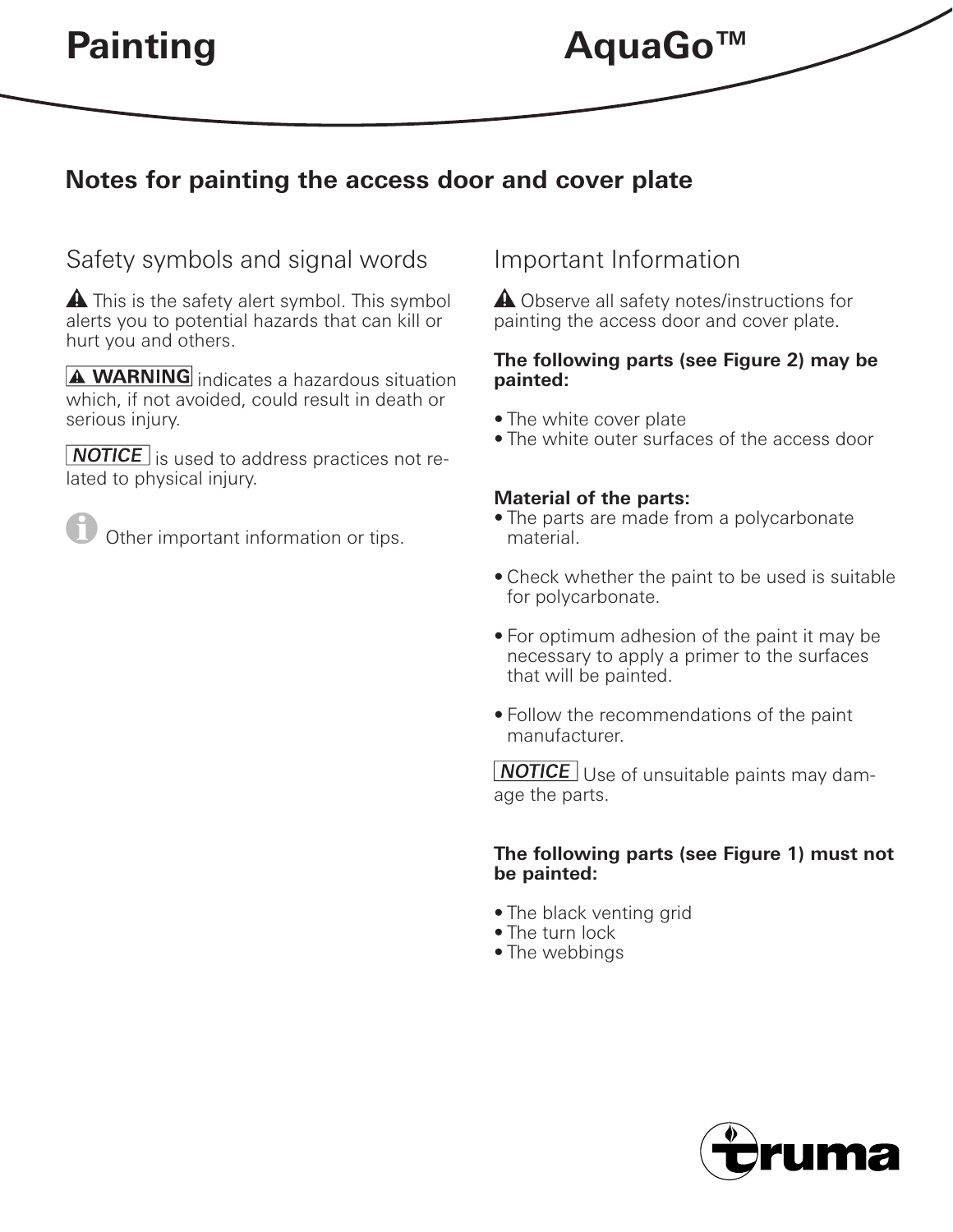# Work before painting

In order to simplify painting and reduce the work for masking, the turn lock and the venting grid can be removed/disassembled.

### **Please follow the steps below to remove the venting grid and the turn lock:**

- 1. Open the access door.
- 2. Remove the venting grid:
	- Using a Torx T-15 remove the 4 screws securing the venting grid to the access door.
	- After removing the screws, depress the four (4) clips on the side of the venting grid and remove it as shown in Fig. 1.
- 3. Remove the turn lock: To remove the turn lock, depress the four (4) clips and remove it as shown in Fig. 1.
- 4. Mask the venting grid opening from the back side (side with waffle pattern).
- 5. Close the access door and fix it in the closed position for painting.
	- This can be done with help of tape that joins the flue fan and the edge of the turn lock opening (see Fig. 2 for this detail).
	- Remove any tape that hangs over the edge by more than 0.12 in. (3 mm).
	- Finally mask the turn lock opening with tape (hatched area). Take care not to exceed 0.12 in. (3 mm) from the edge (this is the area that will be covered by the turn lock).
- 6. Paint the access door and the cover plate

## Work after painting

- 7. Remove all masking
- 8. Assemble the venting grid and the turn lock in the reverse order. Make sure that they are installed in the right direction.
- 9. Ensure turn lock operates correctly (if unsure: see chapter "Closing the access door" in your AquaGo manual)

## Painting a detached access door

If necessary for masking or painting, the access door can be detached temporarily.

- Remove the four (4) screws that fix the webbings.
- Fix the webbings again after painting.

### **A WARNING**

### **Danger of personal injury or damage to the recreational vehicle.**

Unsecured webbings cause the access door to become loose and it may fall off when you are driving the RV.

• After painting, the webbings must be fixed firmly to the access door with the original screws.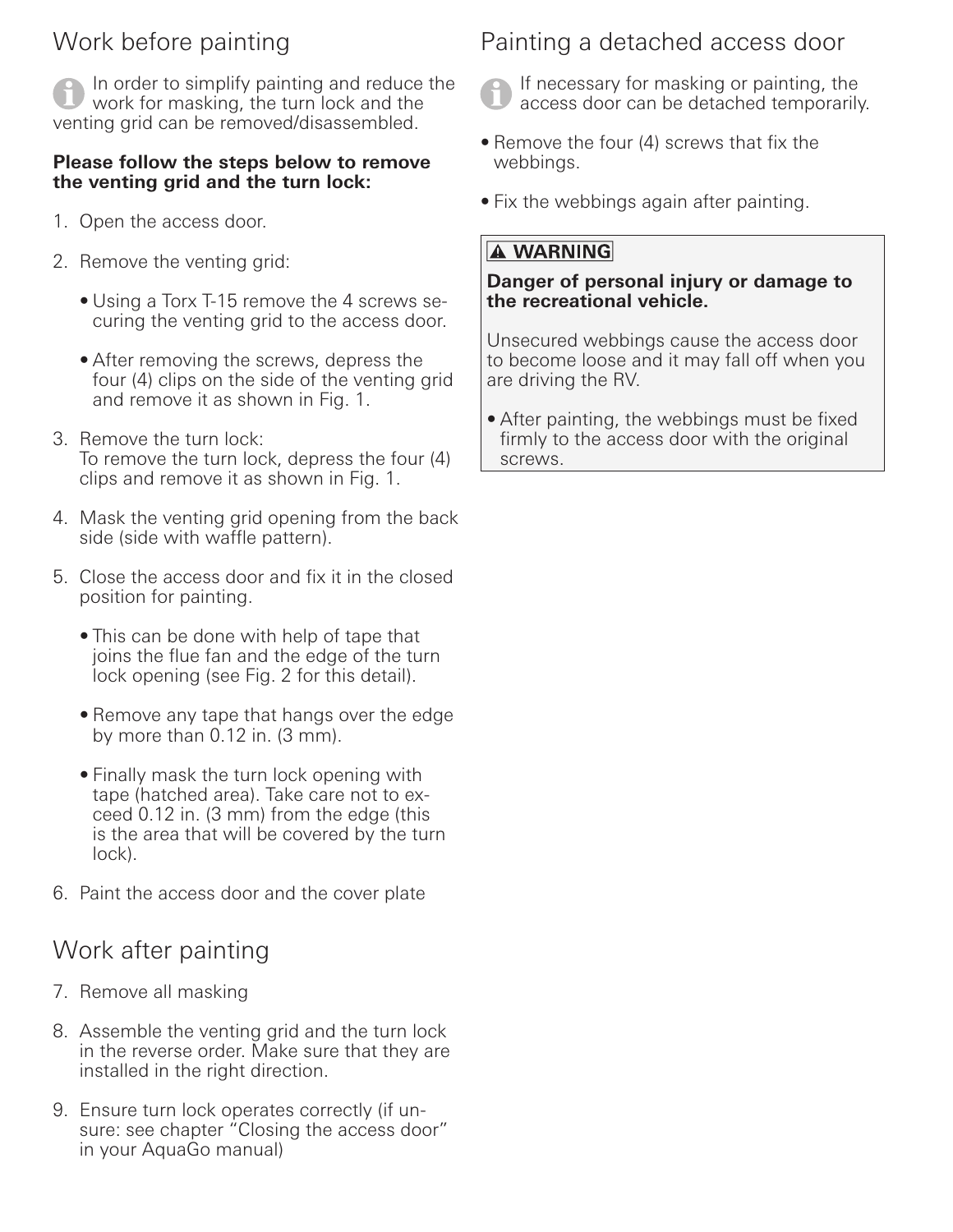